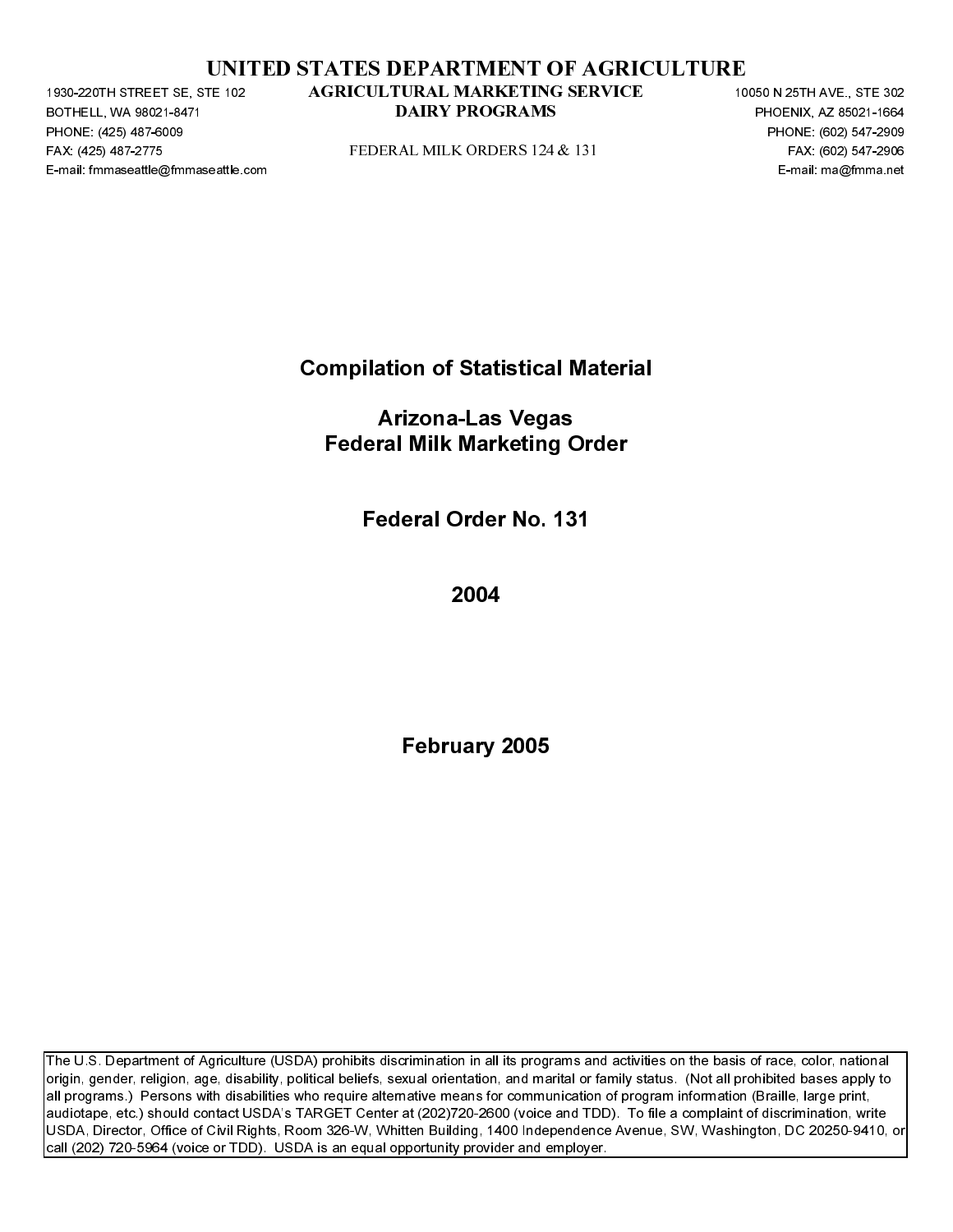# Table of Contents

| Table No.      | Title                                                                                                                                                                          | Page No.       |
|----------------|--------------------------------------------------------------------------------------------------------------------------------------------------------------------------------|----------------|
| 1              | Handlers Operating Pool Plants Under the Arizona-Las Vegas Order,<br>Federal Order No. 131, 2004                                                                               | 1              |
| $\overline{2}$ | Qualified Cooperative Associations Marketing Milk Under the<br>Arizona-Las Vegas Order, Federal Order No. 131, 2004                                                            | 1              |
| 3              | Number of Producers and Receipts of Producer Milk,<br>Arizona-Las Vegas Order, Federal Order No. 131, 2004                                                                     | $\overline{2}$ |
| 4              | Class I Producer Milk, Butterfat, and Skim, Arizona-Las Vegas Order,<br>Federal Order No. 131, 2004                                                                            | 3              |
| 5              | Class II Producer Milk, Butterfat, and Skim, Arizona-Las Vegas Order,<br>Federal Order No. 131, 2004                                                                           | $\overline{4}$ |
| 6              | Class III Producer Milk, Butterfat, and Skim, Arizona-Las Vegas Order,<br>Federal Order No. 131, 2004                                                                          | 5              |
| $\overline{7}$ | Class IV Producer Milk, Butterfat, and Skim, Arizona-Las Vegas Order,<br>Federal Order No. 131, 2004                                                                           | 6              |
| 8              | Total Producer Milk, Butterfat, and Skim, Arizona-Las Vegas Order,<br>Federal Order No. 131, 2004                                                                              | $\overline{7}$ |
| 9              | Total Producer Milk by Class, Arizona-Las Vegas Order,<br>Federal Order No. 131, 2004                                                                                          | 8              |
| 10             | Total Butterfat Pounds by Class, Arizona-Las Vegas Order,<br>Federal Order No. 131, 2004                                                                                       | 9              |
| 11             | Total Skim Pounds by Class, Arizona-Las Vegas Order,<br>Federal Order No. 131, 2004                                                                                            | 10             |
| 12             | Number of Producers and Milk Production by County, Arizona-Las Vegas<br>Order, Federal Order No. 131, 2004                                                                     | 11             |
| 13             | Class Prices Per Cwt for 3.5% Milk, Skim and Butterfat Prices,<br>Arizona-Las Vegas Order, Federal Order No. 131, 2004                                                         | 12             |
| 14             | Producer Skim and Butterfat Prices, Uniform Prices and<br>Blend Prices at Test, Arizona-Las Vegas Order, Federal Order No. 131, 2004                                           | 13             |
| 15             | <b>Advanced National Agricultural Statistical Services (NASS) Commodity Pricing</b><br>Factors Used in Pricing Class I Skim/Butterfat and Class II Skim/Nonfat<br>Solids, 2004 | 14             |
| 16             | <b>Final National Agricultural Statistical Services (NASS) Commodity Pricing</b><br>Factors Used in Pricing Class II Butterfat, Class III, and Class IV,<br>2004               | 15             |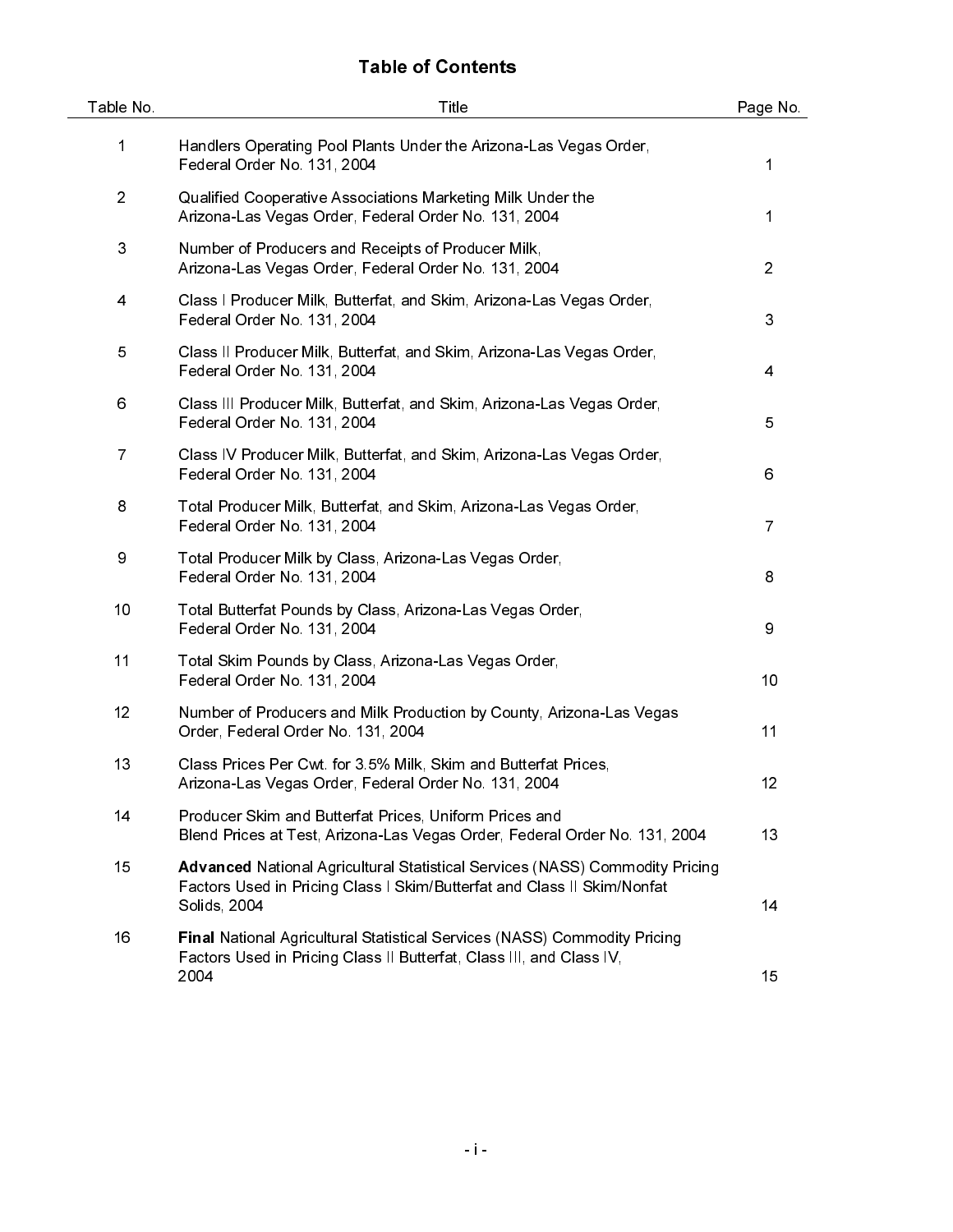# Handlers Operating Pool Plants Under the Arizona-Las Vegas Order, Federal Order No. 131 2004

| Plant Name                                   | <b>Plant Location</b> |          | Location Adjustment | <b>Plant Status</b> |    |   |  |   |                             |       |   |                                                |   |    |  |  |
|----------------------------------------------|-----------------------|----------|---------------------|---------------------|----|---|--|---|-----------------------------|-------|---|------------------------------------------------|---|----|--|--|
|                                              | City                  | County   | State               | Rate 1/             |    |   |  |   | Jan   Feb   Mar   Apr   May | Jun I |   | Jul   Aug   Sep   Oct   Nov   Dec <sub> </sub> |   |    |  |  |
| <b>Distributing Pool Plants</b>              |                       |          |                     |                     |    |   |  |   |                             |       |   |                                                |   |    |  |  |
| Safeway Stores, Inc.                         | Tempe                 | Maricopa | AZ.                 |                     | X. |   |  |   | x                           |       | x |                                                |   |    |  |  |
| Shamrock Foods Co.                           | Phoenix               | Maricopa | AZ                  |                     | x  | x |  | x | x                           | x     | x | x                                              | x | X. |  |  |
| The Kroger Co., Tolleson Dairy 2/            | Tolleson              | Maricopa | AZ                  |                     | x  |   |  | x | x                           | X.    | x | x                                              |   |    |  |  |
| <b>Cooperative Pool Manufacturing Plants</b> |                       |          |                     |                     |    |   |  |   |                             |       |   |                                                |   |    |  |  |
| United Dairymen of Arizona                   | Tempe                 | Maricopa | AZ                  |                     | x  |   |  |   |                             |       |   |                                                |   |    |  |  |

1/ \$0.00 unless otherwise noted. Rate is relative to Maricopa County, Arizona (\$2.35/cwt).

2/ Formerly known as Smith's Food & Drug Centers, Inc.

Table 2Qualified Cooperative Associations Marketing Milk Under the Arizona-Las Vegas Order, Federal Order No. 131 2004

| Cooperative Name                          | <b>Principle Office</b> |          | Cooperative Status                                                            |  |                           |  |  |  |  |  |  |  |  |  |
|-------------------------------------------|-------------------------|----------|-------------------------------------------------------------------------------|--|---------------------------|--|--|--|--|--|--|--|--|--|
|                                           | City                    | County   | State   Jan   Feb   Mar   Apr   May   Jun   Jul   Aug   Sep   Oct   Nov   Dec |  |                           |  |  |  |  |  |  |  |  |  |
| United Dairymen of Arizona                | Tempe                   | Maricopa | AZ                                                                            |  | $\mathsf{x}$ $\mathsf{x}$ |  |  |  |  |  |  |  |  |  |
| <b>Maverick Milk Producer Association</b> | Goodvear Maricopa       |          | AZ.                                                                           |  |                           |  |  |  |  |  |  |  |  |  |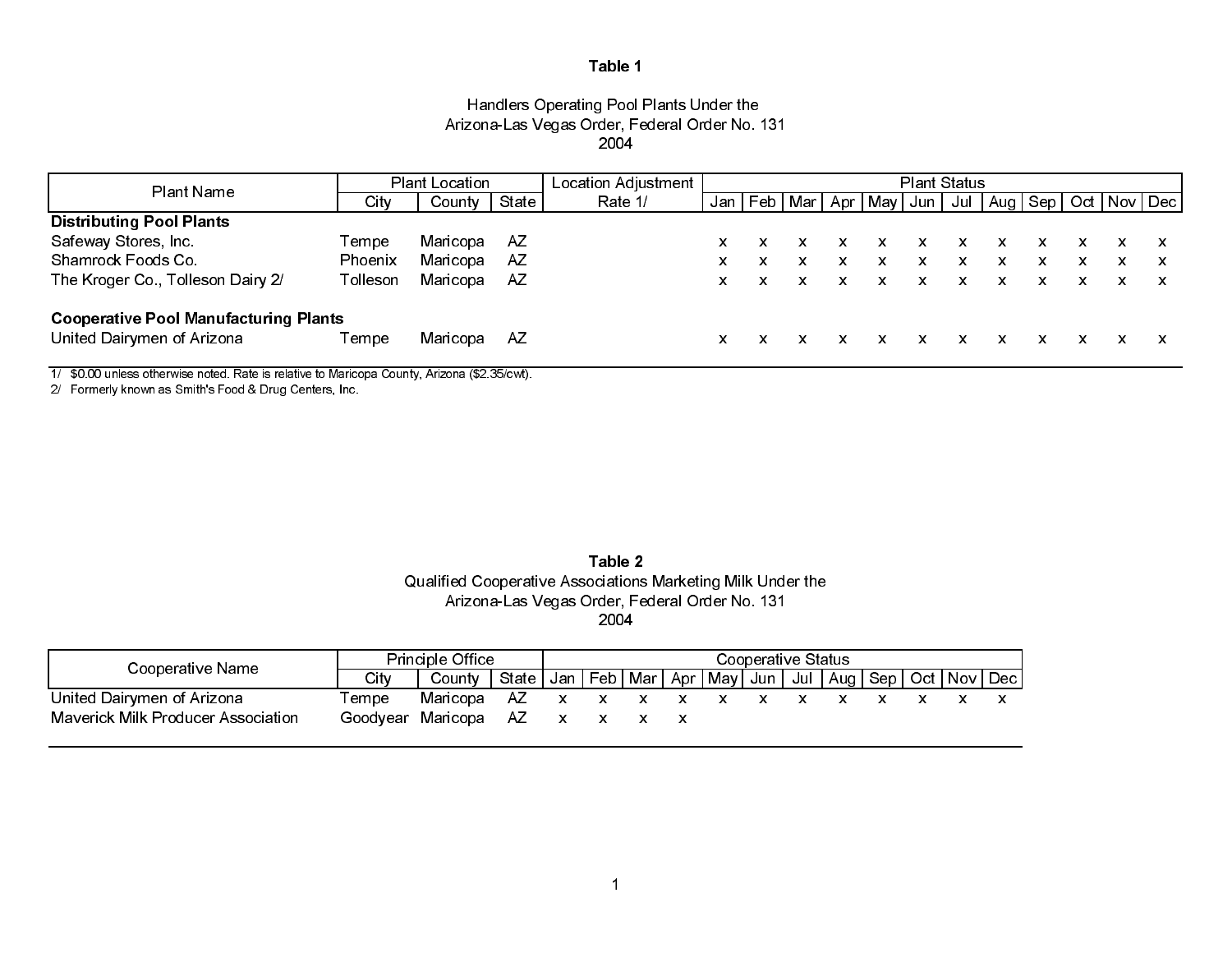# Number of Producers and Receipts of Producer Milk Arizona-Las Vegas Order, Federal Order No. 131 2004

| Month            | Number of | Producer      | Daily         | Daily Average   |
|------------------|-----------|---------------|---------------|-----------------|
| and Year         | Producers | Milk          | Average 1/    | Per Producer 1/ |
|                  |           | lbs.          | lbs.          | lbs             |
| January 2004     | 100       | 263 504 227   | 8,500,136     | 85,001          |
| February         | 101       | 255 187 875   | 8,799,582     | 87 125          |
| March            | 100       | 266 271 086   | 8 589 390     | 85,894          |
| April            | 98        | 253 339 255   | 8 444 642     | 86,170          |
| May              | 93        | 247 986 147   | 7 999 553     | 86,017          |
| June             | 93        | 241,082,492   | 8 0 3 6 0 8 3 | 86,409          |
| July             | 93        | 228 460 542   | 7 369 695     | 79,244          |
| August           | 93        | 222 128 323   | 7 165 430     | 77,048          |
| September        | 93        | 217 527 462   | 7,250,915     | 77967           |
| October          | 92        | 230,687,234   | 7 441 524     | 80,886          |
| November         | 90        | 228,070,195   | 7 602 340     | 84 470          |
| December         | 90        | 246, 942, 157 | 7,965,876     | 88,510          |
| Average/Total 1/ | 95        | 2 901 186 995 | 7 926 740     | 83,733          |

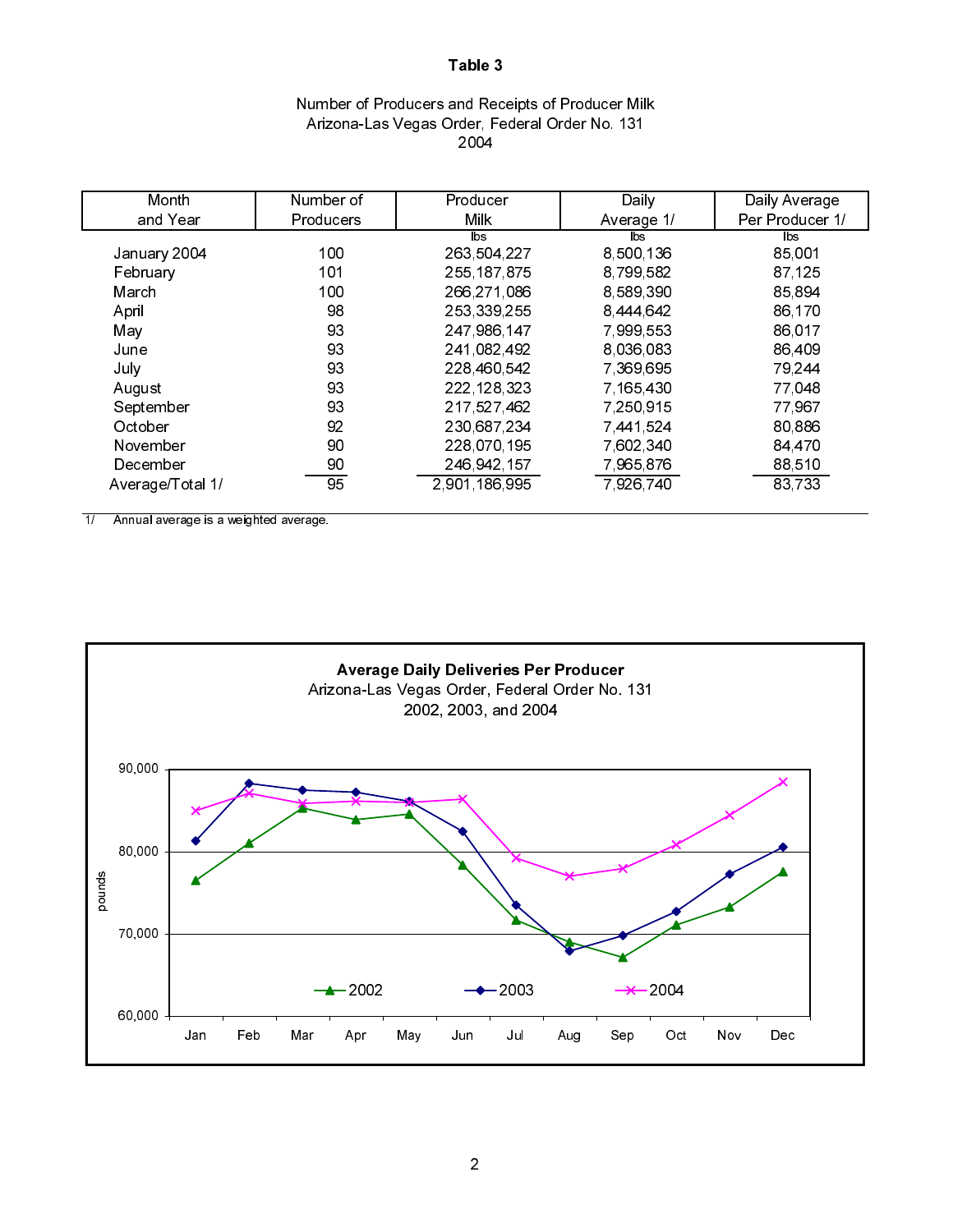# Class I Producer Milk, Butterfat and Skim Arizona-Las Vegas Order, Federal Order No. 131 2004

| Month            | Class I       | Percent of | Class I          |       |                        |         |  |
|------------------|---------------|------------|------------------|-------|------------------------|---------|--|
| and Year         | Producer Milk | Market     | <b>Butterfat</b> |       | Skim                   |         |  |
|                  | lbs.          | %          | lbs              | $\%$  | $\mathsf{b}\mathsf{s}$ | %       |  |
| January 2004     | 84 832 464    | 32.19%     | 1,673,169        | 197%  | 83 159 295             | 98 03%  |  |
| February         | 80, 161, 566  | 3141%      | 1,574,117        | 196%  | 78 587 449             | 98 04%  |  |
| March            | 86,148,705    | 32 35%     | 1,692,288        | 1.96% | 84,456,417             | 98 04%  |  |
| April            | 82 785 252    | 32 68%     | 1,637,360        | 198%  | 81 147 892             | 98.02%  |  |
| May              | 72,713,904    | 29 32%     | 1,436,989        | 198%  | 71,276,915             | 98 02%  |  |
| June             | 69,283,134    | 28.74%     | 1,388,768        | 2.00% | 67,894,366             | 98 00%  |  |
| July             | 74 004 450    | 32 39%     | 1,476,019        | 199%  | 72,528,431             | 98 01%  |  |
| August           | 82 314 611    | 37 06%     | 1,576,517        | 192%  | 80 738 094             | 98 08%  |  |
| September        | 82,281,131    | 37 82%     | 1,584,374        | 193%  | 80,696,757             | 98 07%  |  |
| October          | 80,833,157    | 35 03%     | 1 613 845        | 2.00% | 79,219,312             | 98.00%  |  |
| November         | 84,279,814    | 36 95%     | 1691573          | 2.01% | 82,588,241             | 97 99%  |  |
| December         | 87,523,093    | 35 45%     | 1,757,885        | 201%  | 85,765,208             | 97 99%  |  |
| Total/Average 1/ | 967 161 281   | 33 34%     | 19, 102, 904     | 198%  | 948 058 377            | 98 0 2% |  |

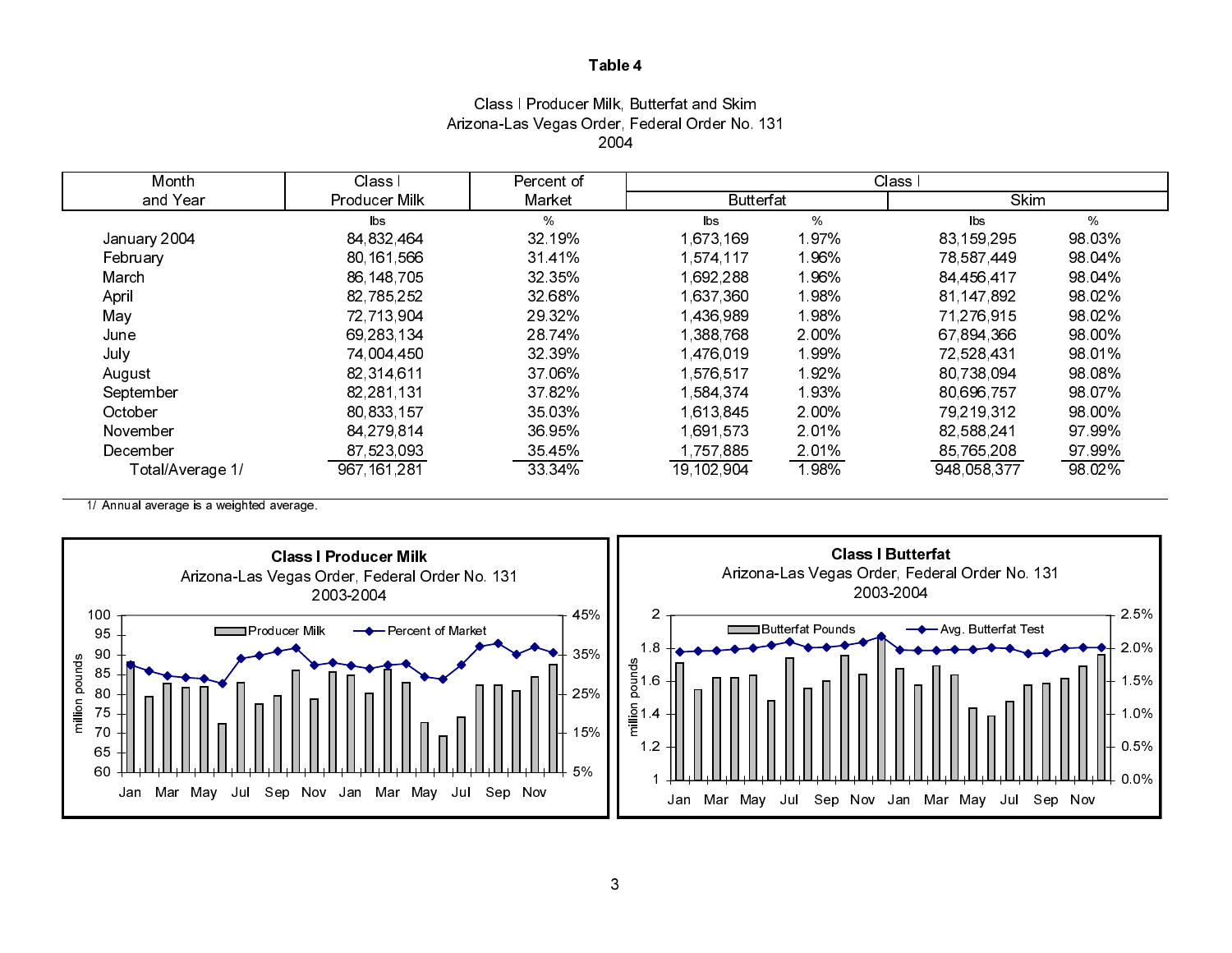# Class II Producer Milk, Butterfat and Skim Arizona-Las Vegas Order, Federal Order No. 131 2004

| Month            | Class II      | Percent of |                  |        | Class II    |        |
|------------------|---------------|------------|------------------|--------|-------------|--------|
| and Year         | Producer Milk | Market     | <b>Butterfat</b> |        | Skim        |        |
|                  | <b>lbs</b>    | %          | $\mathsf{b}$ s   | %      | <b>bs</b>   | %      |
| January 2004     | 17,539,520    | 6.66%      | 1,712,999        | 9 77%  | 15,826,521  | 90 23% |
| February         | 21.021.272    | 8 2 4 %    | 2,392,558        | 11 38% | 18 628 714  | 88 62% |
| March            | 21,920,427    | 8 2 3 %    | 2,174,620        | 992%   | 19 745 807  | 90.08% |
| April            | 18,886,905    | 7 4 6 %    | 2,061,034        | 1091%  | 16,825,871  | 89.09% |
| May              | 17,586,850    | 7 0 9%     | 2.135.195        | 12 14% | 15 451 655  | 87 86% |
| June             | 21,110,189    | 8 7 6%     | 3,365,316        | 15 94% | 17,744,873  | 84.06% |
| July             | 23,506,773    | 10 29%     | 3.099.206        | 13 18% | 20,407,567  | 86 82% |
| August           | 24,036,951    | 10 82%     | 3.110.426        | 12 94% | 20,926,525  | 87 06% |
| September        | 23,160,129    | 10 65%     | 2 3 1 2 2 9 7    | 9 9 8% | 20,847,832  | 90 02% |
| October          | 19,163,409    | 8 3 1%     | 2 301 614        | 1201%  | 16.861.795  | 87 99% |
| November         | 18.970,667    | 8 3 2 %    | 2,384,163        | 12 57% | 16,586,504  | 87 43% |
| December         | 16.851.841    | 6.82%      | 2.023.514        | 1201%  | 14,828,327  | 87 99% |
| Total/Average 1/ | 243,754,933   | 8.40%      | 29,072,942       | 11 93% | 214,681,991 | 88 07% |

 $\overline{1}$ Annual average is a weighted average.



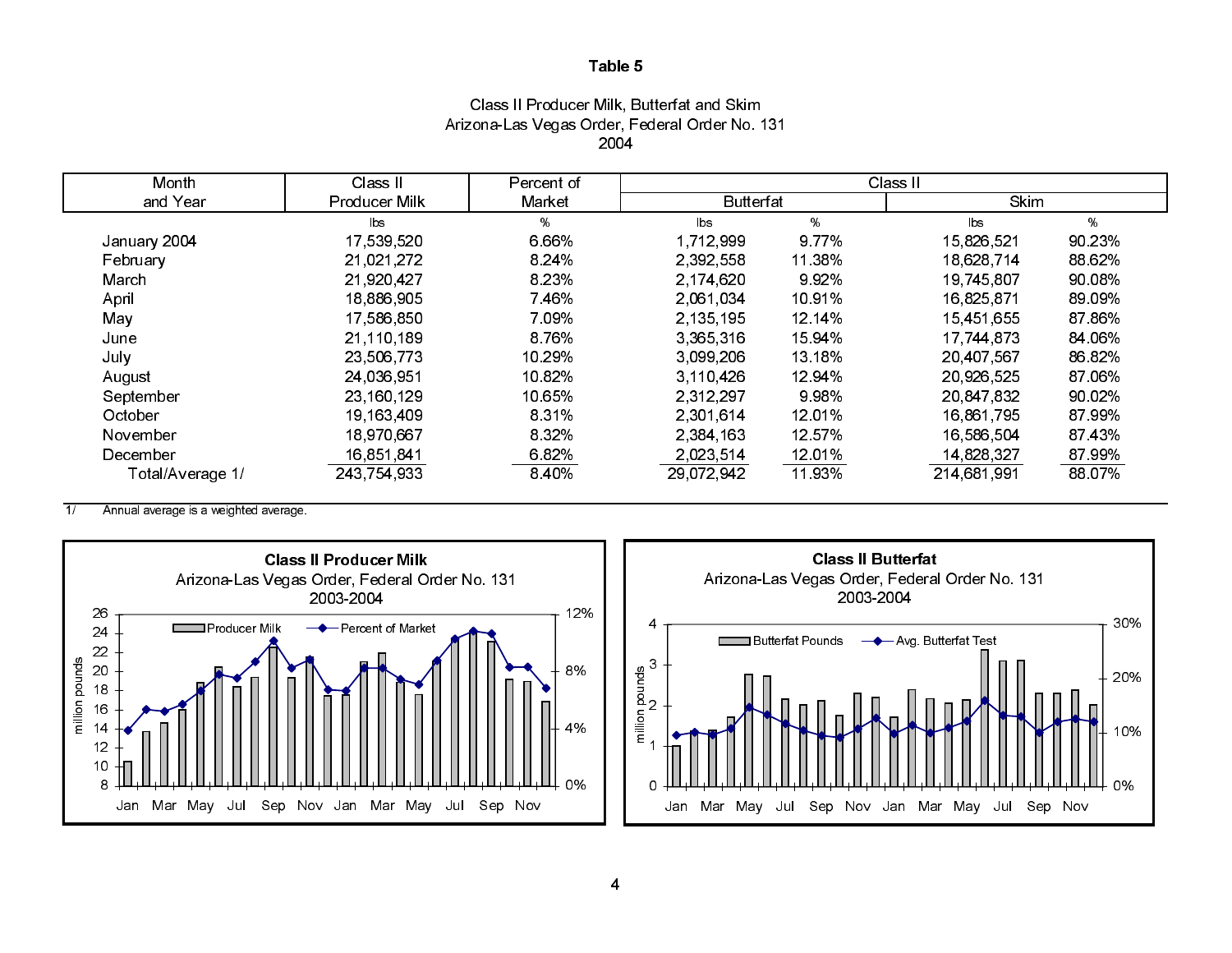# Class III Producer Milk, Butterfat and Skim Arizona-Las Vegas Order, Federal Order No. 131 2004

| Month            | Class III            | Percent of |                  |         | Class III              |        |
|------------------|----------------------|------------|------------------|---------|------------------------|--------|
| and Year         | <b>Producer Milk</b> | Market     | <b>Butterfat</b> |         | Skim                   |        |
|                  | <b>lbs</b>           | %          | lbs              | %       | $\mathsf{b}\mathsf{s}$ | %      |
| January 2004     | 97 415 892           | 36.97%     | 5,105,779        | 5 24%   | 92,310,113             | 94 76% |
| February         | 90 206 996           | 35 35%     | 4.681.784        | 5 19%   | 85 525 212             | 94 81% |
| March            | 105 678 189          | 39 69%     | 5,518,142        | 5 2 2 % | 100,160,047            | 94 78% |
| April            | 104, 269, 228        | 41 16%     | 5,133,603        | 492%    | 99, 135, 625           | 95 08% |
| May              | 106,878,111          | 43 10%     | 5 080 249        | 4 7 5 % | 101 797 862            | 95 25% |
| June             | 92 219 503           | 38 25%     | 3,784,965        | 4 10%   | 88,434,538             | 95 90% |
| July             | 79,867,910           | 34 96%     | 3,522,632        | 441%    | 76,345,278             | 95 59% |
| August           | 75,527,128           | 34.00%     | 3.219.139        | 4 26%   | 72,307,989             | 95 74% |
| September        | 87, 835, 314         | 40 38%     | 3 934 647        | 4 4 8 % | 83,900,667             | 95 52% |
| October          | 96,624,795           | 4189%      | 4,486,356        | 4 64%   | 92, 138, 439           | 95.36% |
| November         | 71,678,701           | 31 43%     | 4.219.315        | 589%    | 67,459,386             | 94 11% |
| December         | 72,038,270           | 29.17%     | 4 348 034        | 6.04%   | 67,690,236             | 93 96% |
| Total/Average 1/ | 1.080.240.037        | 37.23%     | 53,034,645       | 491%    | 1 027 205 392          | 95 09% |

 $\overline{1/}$ Annual average is a weighted average.

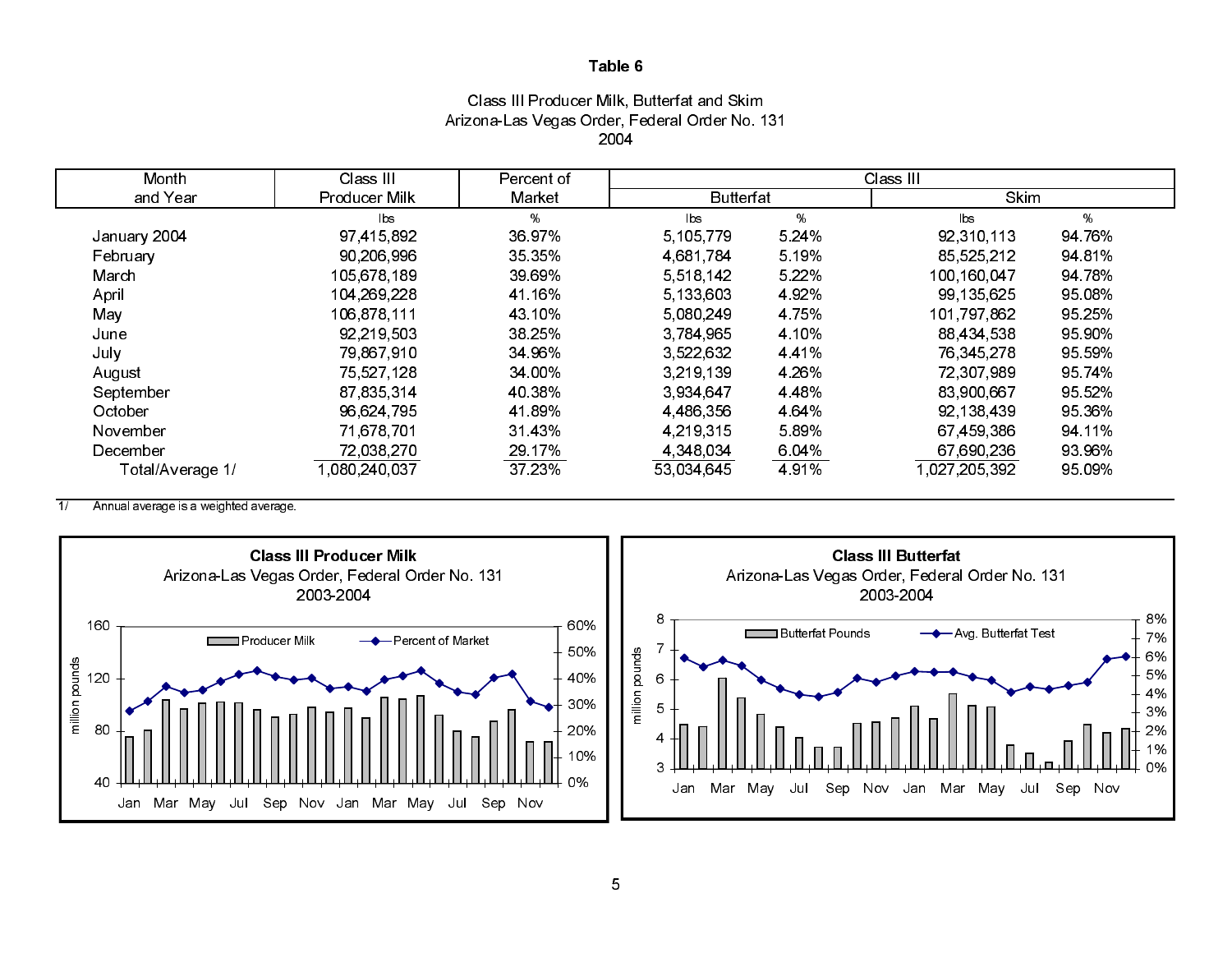# Class IV Producer Milk, Butterfat and Skim Arizona-Las Vegas Order, Federal Order No. 131 2004

| Month            | Class IV      | Percent of | Class IV               |       |             |        |  |
|------------------|---------------|------------|------------------------|-------|-------------|--------|--|
| and Year         | Producer Milk | Market     | <b>Butterfat</b>       |       | <b>Skim</b> |        |  |
|                  | lbs           | %          | $\mathsf{b}\mathsf{s}$ | %     | lbs         | %      |  |
| January 2004     | 63,716,351    | 24 18%     | 1,168,594              | l 83% | 62,547,757  | 98 17% |  |
| February         | 63,798,041    | 25.00%     | 567,797                | 0.89% | 63,230,244  | 99 11% |  |
| March            | 52,523,765    | 19 73%     | 38.952                 | 0.07% | 52,484,813  | 99 93% |  |
| April            | 47,397,870    | 18 71%     | 61 896                 | 0.13% | 47 335 974  | 99 87% |  |
| May              | 50,807,282    | 20 49%     | 82,847                 | 0.16% | 50 724 435  | 99 84% |  |
| June             | 58,469,666    | 24 25%     | 17,236                 | 0.03% | 58 452 430  | 99 97% |  |
| July             | 51,081,409    | 22 36%     | 102,573                | 0.20% | 50,978,836  | 99 80% |  |
| August           | 40 249 633    | 18 12%     | 20,811                 | 0.05% | 40,228,822  | 99 95% |  |
| September        | 24, 250, 888  | 11 15%     | 75 735                 | 0 31% | 24 175 153  | 99 69% |  |
| October          | 34,065,873    | 14 77%     | 66,899                 | 0.20% | 33,998,974  | 99 80% |  |
| November         | 53,141,013    | 23 30%     | 204 998                | 0.39% | 52,936,015  | 99 61% |  |
| December         | 70,528,953    | 28.56%     | 1,022,251              | 1.45% | 69,506,702  | 98.55% |  |
| Total/Average 1/ | 610.030.744   | 21.03%     | 3,430,589              | 0.56% | 606 600 155 | 99 44% |  |

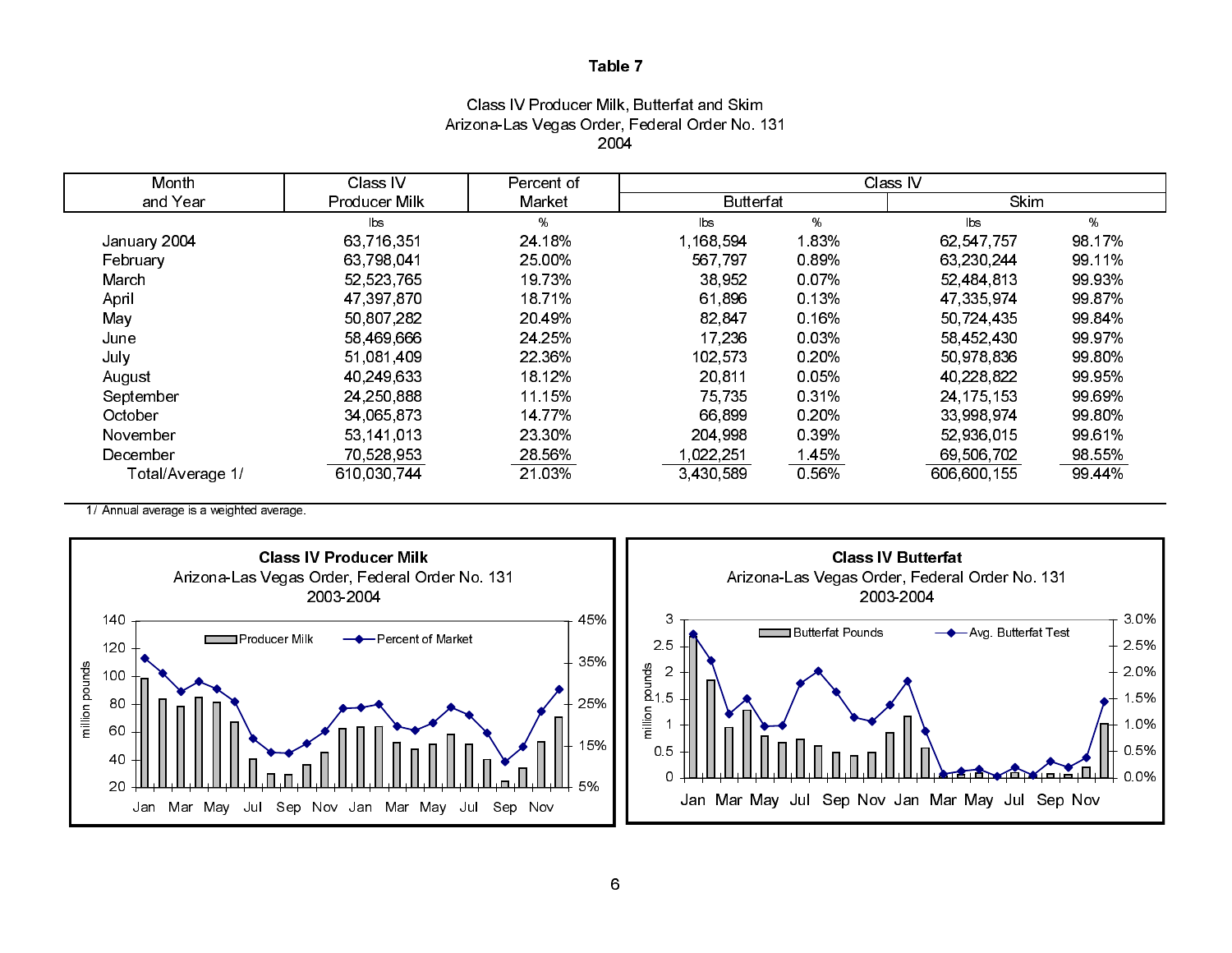# Total Producer Milk, Butterfat and Skim Arizona-Las Vegas Order, Federal Order No. 131 2004

| Month            |               |                  | Total    |               |        |
|------------------|---------------|------------------|----------|---------------|--------|
| and Year         | Producer Milk | <b>Butterfat</b> |          | <b>Skim</b>   |        |
|                  | lbs           | lbs.             | %        | lbs.          | $\%$   |
| January 2004     | 263 504 227   | 9,660,541        | 367%     | 253 843 686   | 96 33% |
| February         | 255 187 875   | 9,216,256        | 361%     | 245 971 619   | 96.39% |
| March            | 266 271 086   | 9,424,002        | $3.54\%$ | 256 847 084   | 96 46% |
| April            | 253 339 255   | 8,893,893        | 3.51%    | 244 445 362   | 96 49% |
| May              | 247,986,147   | 8,735,280        | 3.52%    | 239,250,867   | 96 48% |
| June             | 241 082 492   | 8,556,285        | 3 5 5 %  | 232 526 207   | 96 45% |
| July             | 228 460 542   | 8 200 430        | 3.59%    | 220 260 112   | 9641%  |
| August           | 222, 128, 323 | 7 926 893        | 3.57%    | 214 201 430   | 96 43% |
| September        | 217 527 462   | 7 907 053        | 3.63%    | 209 620 409   | 96 37% |
| October          | 230,687,234   | 8,468,714        | 367%     | 222, 218, 520 | 96 33% |
| November         | 228 070 195   | 8,500,049        | 3.73%    | 219 570 146   | 96 27% |
| December         | 246,942,157   | 9,151,684        | 3.71%    | 237 790 473   | 96 29% |
| Total/Average 1/ | 2,901,186,995 | 104,641,080      | 3.61%    | 2 796 545 915 | 96.39% |
|                  |               |                  |          |               |        |

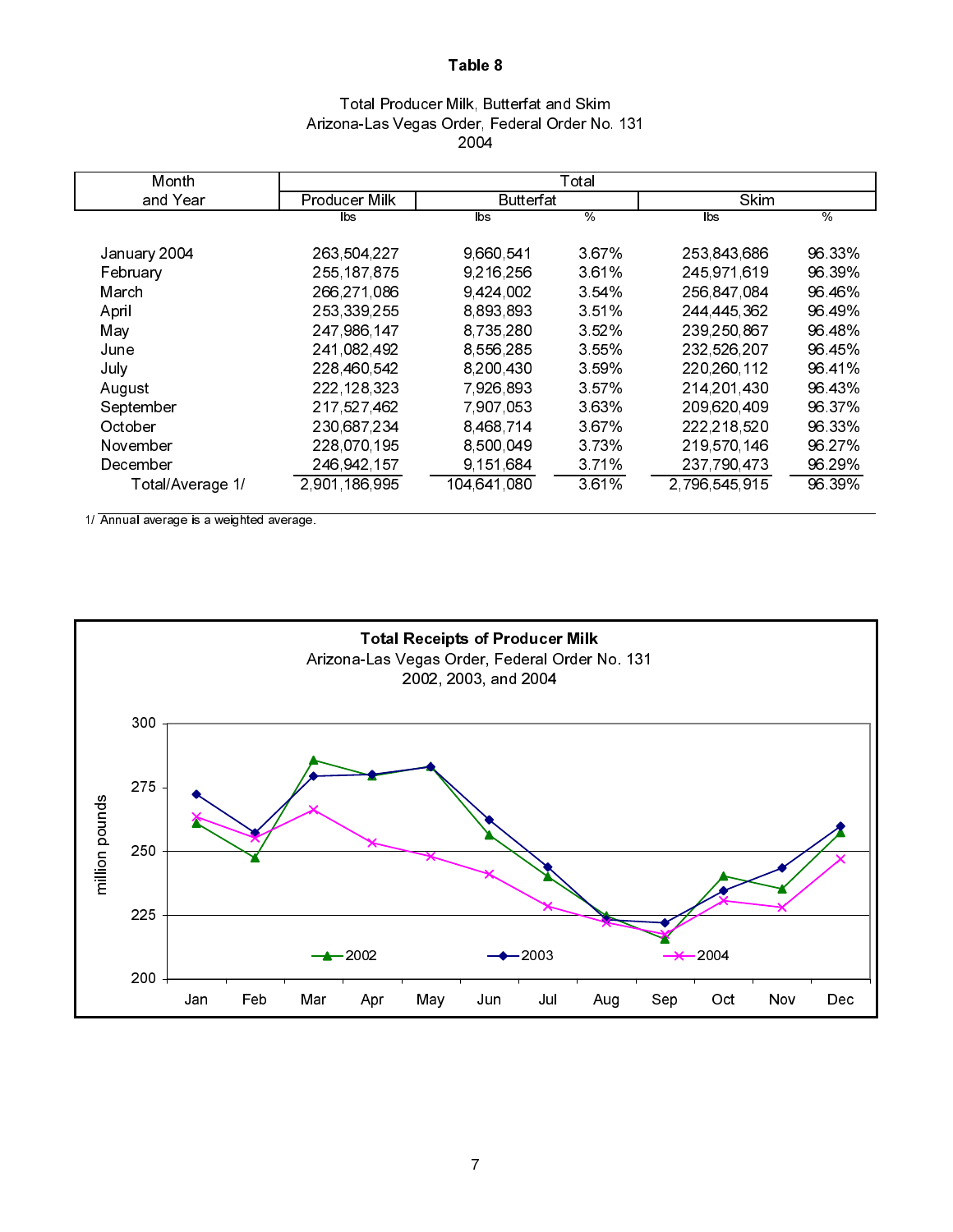## Total Producer Milk by Class Arizona-Las Vegas Order, Federal Order No. 131 2004

| Month            |               |             | Total        |               |             |
|------------------|---------------|-------------|--------------|---------------|-------------|
| and Year         | Producer Milk | Class I     | Class II     | Class III     | Class IV    |
|                  | lbs.          | <b>bs</b>   | lbs          | lbs           | lbs         |
| January 2004     | 263 504 227   | 84,832,464  | 17,539,520   | 97,415,892    | 63,716,351  |
| February         | 255, 187, 875 | 80,161,566  | 21,021,272   | 90,206,996    | 63,798,041  |
| March            | 266,271,086   | 86 148 705  | 21,920,427   | 105,678,189   | 52,523,765  |
| April            | 253 339 255   | 82,785,252  | 18,886,905   | 104 269 228   | 47,397,870  |
| May              | 247,986,147   | 72,713,904  | 17,586,850   | 106 878 111   | 50,807,282  |
| June             | 241,082,492   | 69,283,134  | 21,110,189   | 92,219,503    | 58,469,666  |
| July             | 228 460 542   | 74,004,450  | 23,506,773   | 79,867,910    | 51,081,409  |
| August           | 222, 128, 323 | 82,314,611  | 24,036,951   | 75,527,128    | 40,249,633  |
| September        | 217 527 462   | 82,281,131  | 23, 160, 129 | 87,835,314    | 24,250,888  |
| October          | 230 687 234   | 80,833,157  | 19, 163, 409 | 96,624,795    | 34,065,873  |
| November         | 228,070,195   | 84,279,814  | 18,970,667   | 71,678,701    | 53,141,013  |
| December         | 246 942 157   | 87,523,093  | 16,851,841   | 72,038,270    | 70,528,953  |
| Total            | 2,901,186,995 | 967 161 281 | 243 754 933  | 1,080,240,037 | 610,030,744 |
| Percent of Total | 100 00%       | 33 34%      | 8 40%        | 37.23%        | 21.03%      |

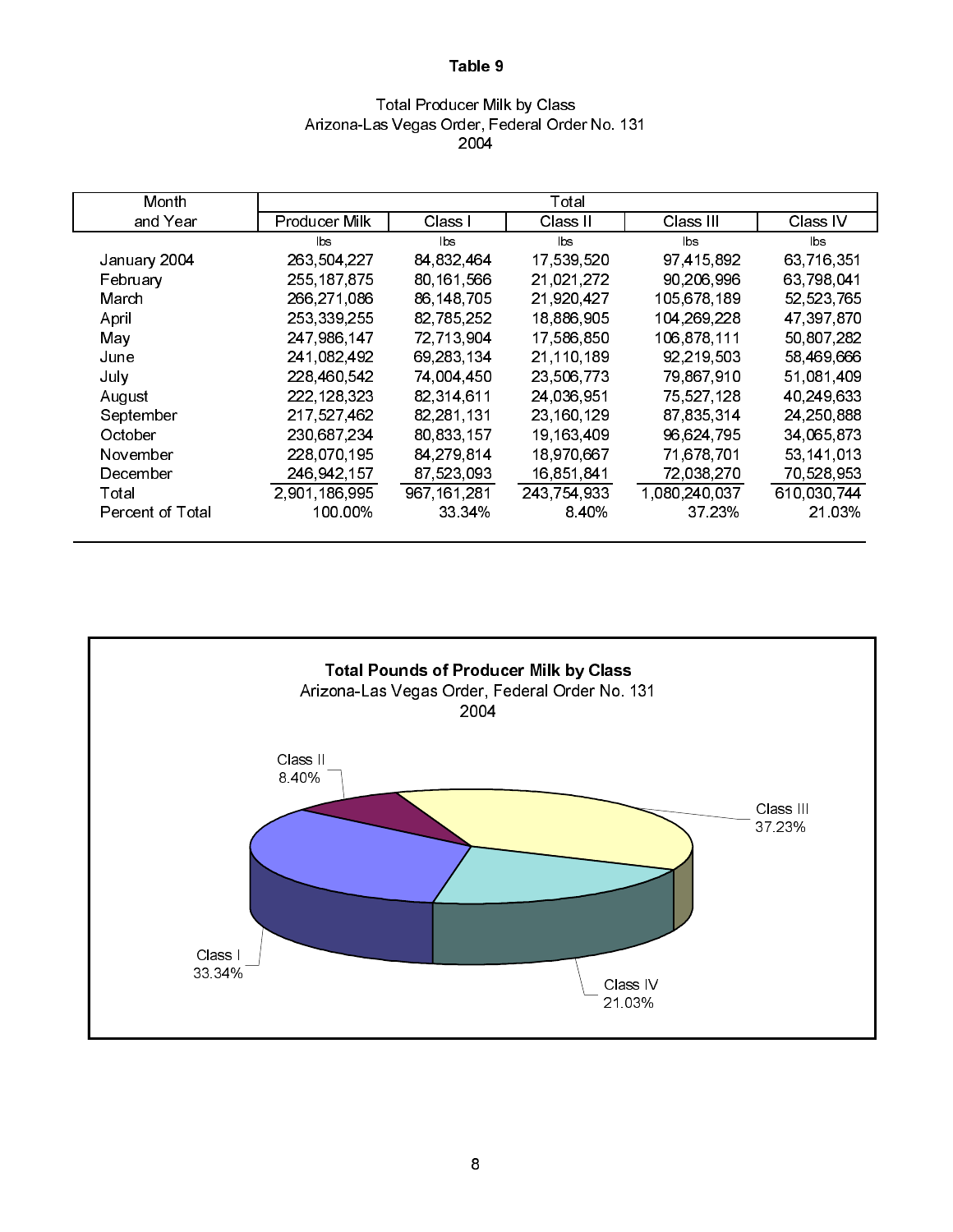# Total Butterfat Pounds by Class Arizona-Las Vegas Order, Federal Order No. 131 2004

| Month            | Total       |            | <b>Butterfat</b> |             |           |
|------------------|-------------|------------|------------------|-------------|-----------|
| and Year         | Butterfat   | Class I    | Class II         | Class III   | Class IV  |
|                  | bs          | lbs.       | lbs.             | lbs.        | $ b$ s    |
| January 2004     | 9,660,541   | 1,673,169  | 1,712,999        | 5,105,779   | 1,168,594 |
| February         | 9,216,256   | 1,574,117  | 2,392,558        | 4,681,784   | 567,797   |
| March            | 9,424,002   | 1,692,288  | 2.174,620        | 5 5 18 14 2 | 38,952    |
| April            | 8,893,893   | 1,637,360  | 2.061.034        | 5,133,603   | 61,896    |
| May              | 8,735,280   | 1,436,989  | 2,135,195        | 5,080,249   | 82 847    |
| June             | 8,556,285   | 1,388,768  | 3,365,316        | 3 784 965   | 17,236    |
| July             | 8,200,430   | 1,476,019  | 3.099,206        | 3.522.632   | 102,573   |
| August           | 7,926,893   | 1,576,517  | 3,110,426        | 3,219,139   | 20 811    |
| September        | 7,907,053   | 1,584,374  | 2 3 1 2 2 9 7    | 3.934.647   | 75 735    |
| October          | 8,468,714   | 1,613,845  | 2,301,614        | 4,486,356   | 66.899    |
| November         | 8,500,049   | 1,691,573  | 2,384,163        | 4.219.315   | 204 998   |
| December         | 9.151.684   | 1757.885   | 2.023.514        | 4 348 034   | 1,022,251 |
| Total            | 104,641,080 | 19,102,904 | 29,072,942       | 53,034,645  | 3,430,589 |
| Percent of Total | 100.00%     | 18 26%     | 27.78%           | 50 68%      | 3.28%     |

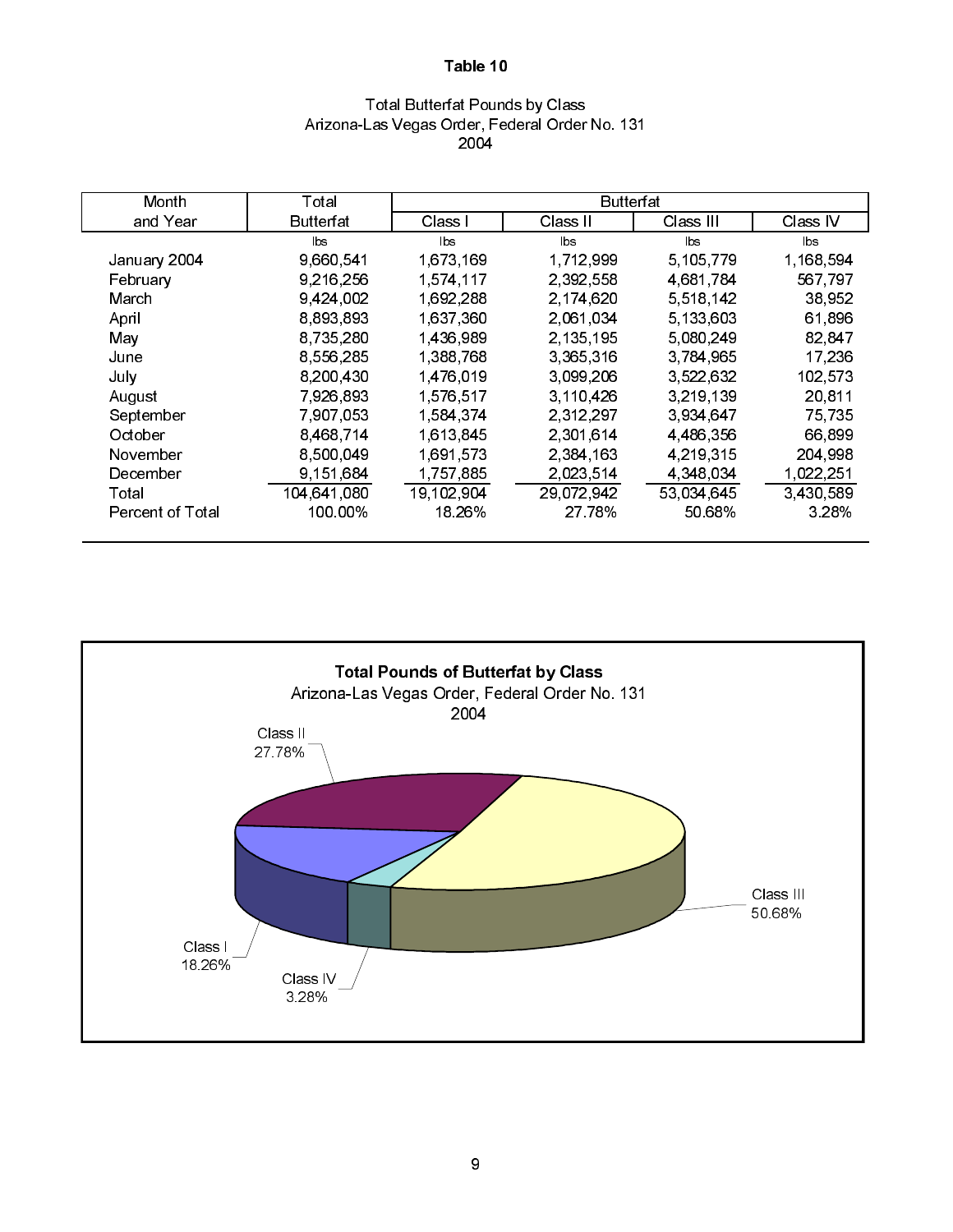# Total Skim Pounds by Class Arizona-Las Vegas Order, Federal Order No. 131 2004

| Month                   | Total         |             |             | Skim          |              |
|-------------------------|---------------|-------------|-------------|---------------|--------------|
| and Year                | <b>Skim</b>   | Class I     | Class II    | Class III     | Class IV     |
|                         | lbs           | lbs         | lbs         | lbs           | lbs          |
| January 2004            | 253,843,686   | 83,159,295  | 15,826,521  | 92,310,113    | 62,547,757   |
| February                | 245 971 619   | 78,587,449  | 18,628,714  | 85,525,212    | 63,230,244   |
| March                   | 256,847,084   | 84 456 417  | 19,745,807  | 100,160,047   | 52,484,813   |
| April                   | 244 445 362   | 81 147 892  | 16,825,871  | 99.135.625    | 47 335 974   |
| May                     | 239,250,867   | 71.276.915  | 15,451,655  | 101 797 862   | 50,724,435   |
| June                    | 232,526,207   | 67,894,366  | 17 744 873  | 88,434,538    | 58,452,430   |
| July                    | 220, 260, 112 | 72,528,431  | 20,407,567  | 76 345 278    | 50,978,836   |
| August                  | 214, 201, 430 | 80.738.094  | 20,926,525  | 72,307,989    | 40,228,822   |
| September               | 209 620 409   | 80,696,757  | 20,847,832  | 83,900,667    | 24, 175, 153 |
| October                 | 222,218,520   | 79,219,312  | 16,861,795  | 92,138,439    | 33,998,974   |
| November                | 219 570 146   | 82,588,241  | 16,586,504  | 67,459,386    | 52,936,015   |
| December                | 237 790 473   | 85,765,208  | 14,828,327  | 67,690,236    | 69,506,702   |
| Total                   | 2,796,545,915 | 948 058 377 | 214,681,991 | 1,027,205,392 | 606,600,155  |
| <b>Percent of Total</b> | 100.00%       | 33 90%      | 7 68%       | 36 73%        | 21.69%       |

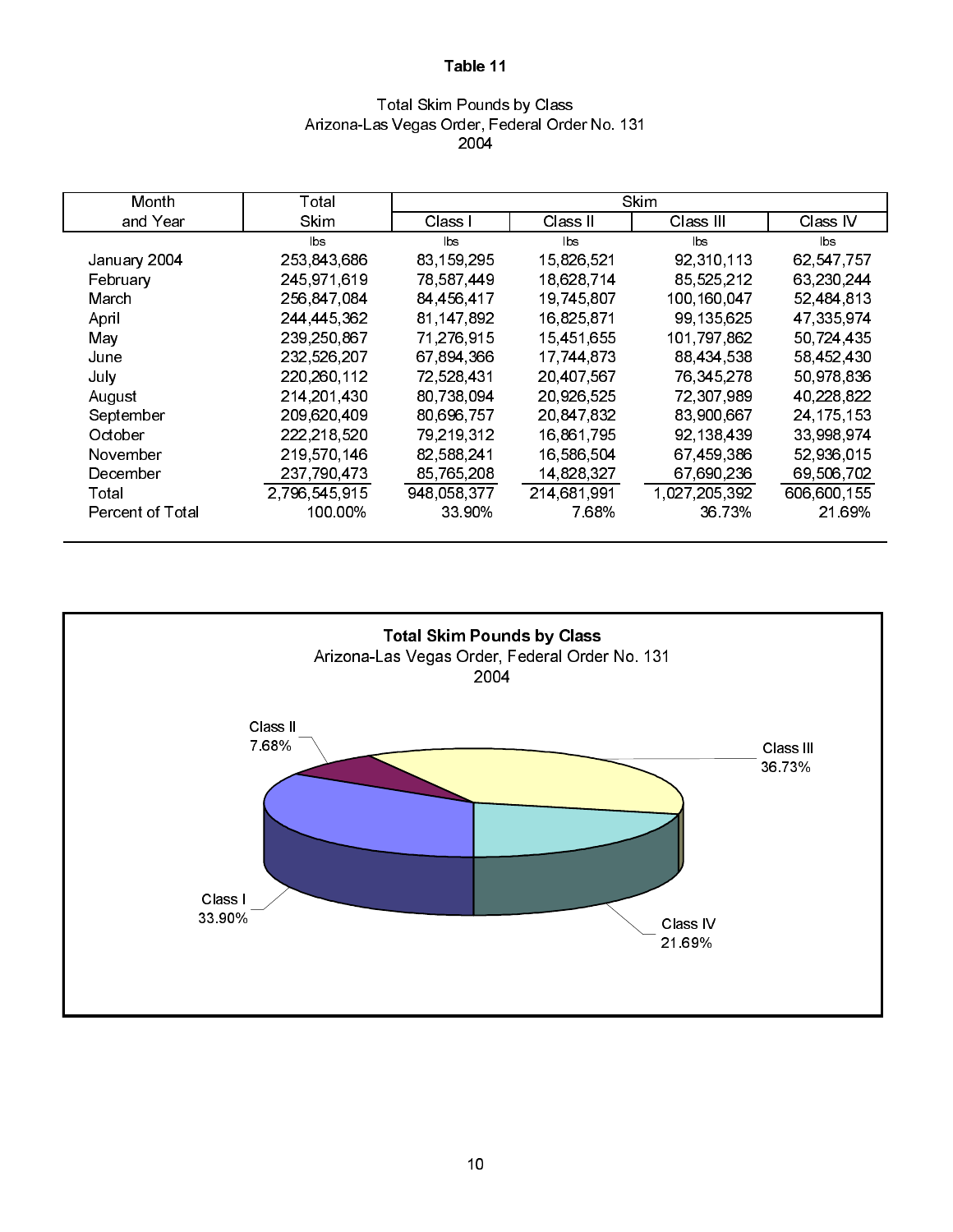### Number of Producers and Milk Production by County Arizona-Las Vegas Order, Federal Order No. 131 2004

| State<br>County/Region<br>January          | February                                  | March                                     | April                                     | May                                        | June                                       |
|--------------------------------------------|-------------------------------------------|-------------------------------------------|-------------------------------------------|--------------------------------------------|--------------------------------------------|
| Producer Milk<br>No.of<br>Pounds<br>Prod.  | Producer Milk<br>No.of<br>Prod.<br>Pounds | Producer Milk<br>No.of<br>Pounds<br>Prod. | Producer Milk<br>No of<br>Pounds<br>Prod. | Producer Milk<br>No. of<br>Pounds<br>Prod. | Producer Milk<br>No. of<br>Pounds<br>Prod. |
| Arizona                                    |                                           |                                           |                                           |                                            |                                            |
| Maricopa<br>90 226,271,547                 | 91 219 619 553                            | 90 228 592 000                            | 217557078<br>88                           | 215908381<br>84.                           | 84 210 956 511                             |
| Pinal, Yavapai                             |                                           |                                           |                                           |                                            |                                            |
| 37,232,680<br>& (Imperial, CA)             | 35,568,322<br>10                          | 37 702 676<br>10                          | 35,786,249<br>10                          | 32,077,766                                 | 30,125,981                                 |
| 100 263 504 227<br>Arizona Total           | 101 255 187 875                           | 100 266 294 676                           | 98 253 343 327                            | 93 247 986 147                             | 93 241 082 492                             |
|                                            |                                           |                                           |                                           |                                            |                                            |
| <b>Total for Market</b><br>100 263 504 227 | 101 255,187,875                           | 100 266 294 676                           | 98 253 343 327                            | 93 247 986 147                             | 93 241 082 492                             |

| State         | County/Region                      | July |                | August |                | September |                | October |                | November |                | December |                |
|---------------|------------------------------------|------|----------------|--------|----------------|-----------|----------------|---------|----------------|----------|----------------|----------|----------------|
| Arizona       |                                    |      |                |        |                |           |                |         |                |          |                |          |                |
|               | Maricopa                           | 84   | 198 974 675    | 84     | 193 241 327    | 84        | 189 306 711    | 81.     | 196 632 321    | 79.      | 194 195 213    |          | 79 210 289 797 |
|               | Pinal, Yavapai<br>& (Imperial, CA) |      | 29,485,867     |        | 28,886,996     | 9         | 28,220,751     |         | 34 054 913     |          | 33 874 982     | 11       | 36,652,360     |
| Arizona Total |                                    | 93.  | 228 460 542    |        | 93 222 128 323 |           | 93 217 527 462 |         | 92 230 687 234 |          | 90 228 070 195 |          | 90 246 942 157 |
|               |                                    |      |                |        |                |           |                |         |                |          |                |          |                |
|               | <b>Total for Market</b>            |      | 93 228 460 542 |        | 93 222 128 323 |           | 93 217 527 462 |         | 92 230 687 234 |          | 90 228 070 195 |          | 90 246 942 157 |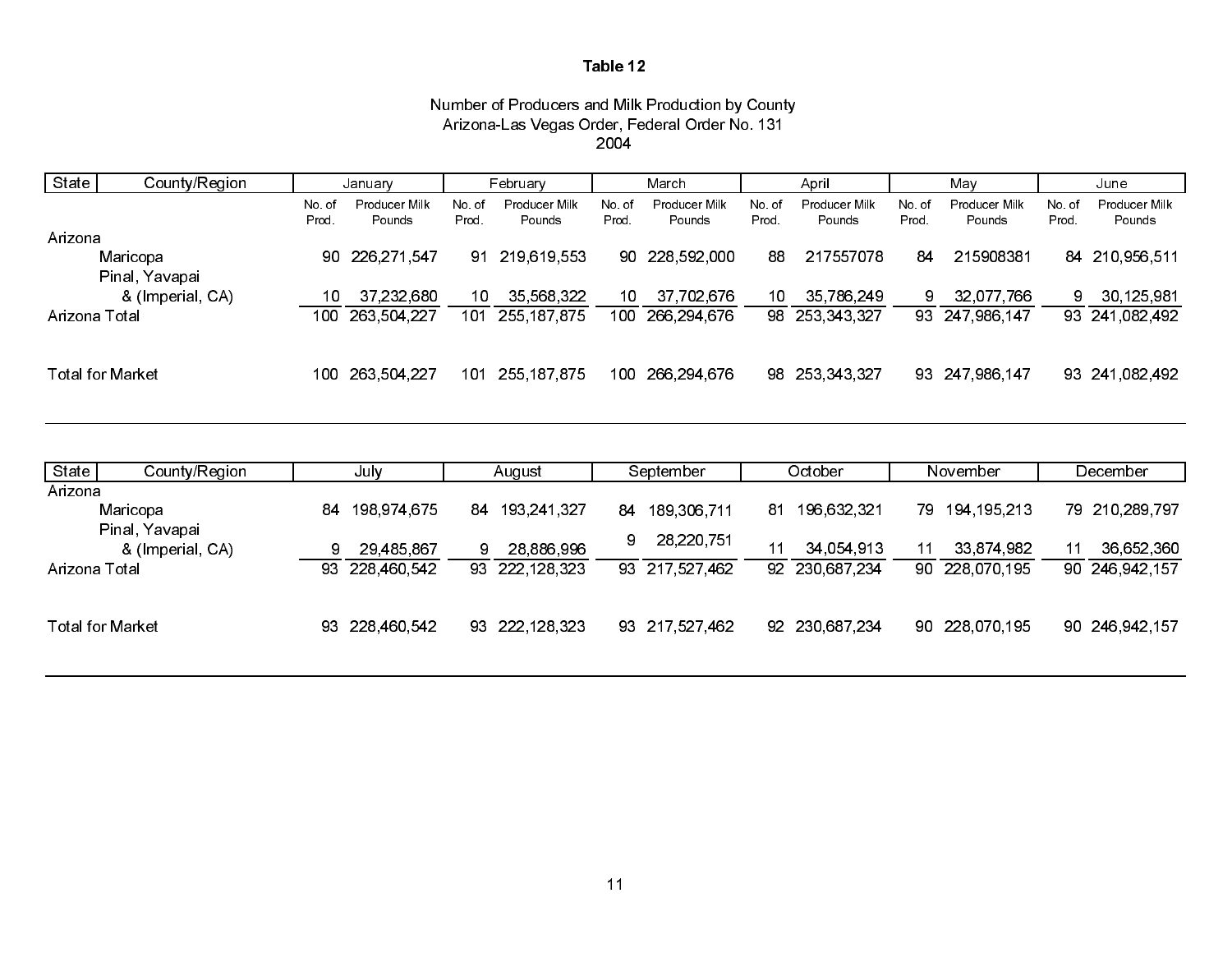# Class Prices Per Cwt for 3.5% Milk, Skim, and Butterfat Prices Arizona-Las Vegas Order, Federal Order No. 131 2004

| Month        | Class I | Class II | Class III | Class IV |        | Class I          |        | Class II         |        | Class III        |        | Class IV         |
|--------------|---------|----------|-----------|----------|--------|------------------|--------|------------------|--------|------------------|--------|------------------|
| and Year     |         |          |           |          | Skim   | <b>Butterfat</b> | Skim   | <b>Butterfat</b> | Skim   | <b>Butterfat</b> | Skim   | <b>Butterfat</b> |
|              | \$/cwt  | \$/cwt   | \$/cwt    | \$/cwt   | \$/cwt | S/1b             | \$/cwt | \$/lb            | \$/cwt | \$/lb            | \$/cwt | \$/lb            |
| January 2004 | 14 20   | 11 67    | 11.61     | 10 97    | 9.81   | 1 3518           | 6.64   | 5048             | 6.60   | 4978             | 5.94   | 14978            |
| February     | 13 94   | 12 90    | 11.89     | 12.21    | 890    | 15279            | 663    | 18588            | 561    | 18518            | 594    | 18518            |
| March        | 14 29   | 1479     | 14 49     | 14 10    | 8.31   | 1.7910           | 6.66   | 2.3883           | 6 3 8  | 2 3 8 1 3        | 597    | 2.3813           |
| April        | 15 99   | 15 21    | 19.66     | 14 57    | 8.31   | 2 2 7 6 0        | 6.66   | 2 5 0 8 3        | 11.30  | 2 5 0 1 3        | 603    | 2 5013           |
| May          | 22.00   | 15 03    | 20 58     | 14 50    | 1385   | 24672            | 674    | 2 4 3 5 2        | 12 52  | 24282            | 6 2 2  | 2.4282           |
| June         | 23 48   | 14 31    | 1768      | 1372     | 15 33  | 24815            | 6.91   | 2.1838           | 1043   | 2.1768           | 632    | 2.1768           |
| July         | 20 30   | 14.00    | 14 85     | 13.31    | 13 30  | 2 1 3 2 3        | 703    | 2.0613           | 794    | 2 0 5 4 3        | 6 3 4  | 2.0543           |
| August       | 16 97   | 13 13    | 14 04     | 1246     | 990    | 2.1187           | 707    | 1.8011           | 8.04   | 1 7 9 4 1        | 6.40   | 17941            |
| September    | 16.29   | 13 66    | 14.72     | 13.00    | 10.31  | 18125            | 7.11   | 19424            | 8 2 3  | 19354            | 645    | 19354            |
| October      | 17.13   | 13 57    | 14 16     | 1281     | 10.88  | 18950            | 7.14   | 1.9090           | 7 78   | 1.9020           | 638    | 1 9020           |
| November     | 16.64   | 14 09    | 14 89     | 13 34    | 10.16  | 19523            | 7 14   | 2 0 5 5 9        | 8.00   | 2 0 4 8 9        | 639    | 2.0489           |
| December     | 1678    | 13 98    | 16 14     | 13 4 2   | 1047   | 19069            | 707    | 2 04 36          | 9 3 4  | 2 0 3 6 6        | 652    | 2 0 3 6 6        |
| Average 1/   | 17 33   | 13.86    | 15 39     | 13 20    | 10.79  | 19761            | 690    | 2 0 5 7 7        | 8.51   | 2 0 5 0 7        | 6 2 4  | 2 0 5 0 7        |

1/ Simple average.

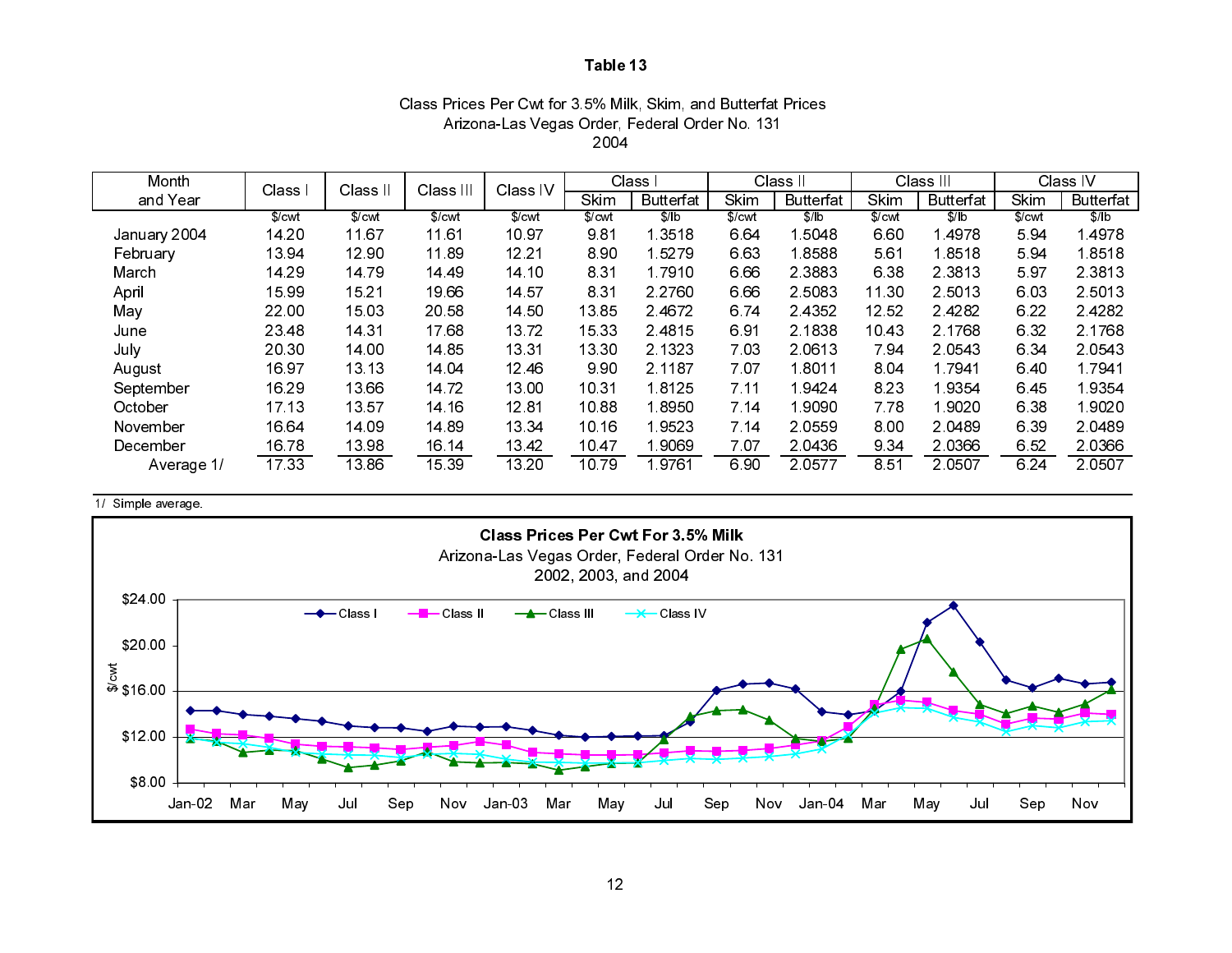| Producer Skim and Butterfat Prices, Uniform Prices and Blend Prices at Test |
|-----------------------------------------------------------------------------|
| Arizona-Las Vegas Order, Federal Order No. 131                              |
| 2004 1/                                                                     |

| Month        | <b>Skim Price</b>  | <b>Butterfat Price</b> | Uniform  | <b>Blend Price</b> |
|--------------|--------------------|------------------------|----------|--------------------|
| and Year     |                    |                        | Price 3/ | at Test 4/         |
|              | $S$ / $\text{cwt}$ | $\sqrt{\frac{1}{b}}$   | S/cwt    | \$/cut             |
| January 2004 | 7.49               | 14737                  | 12 39    | 12.62              |
| February     | 684                | 1.7983                 | 12.89    | 13.09              |
| March        | 696                | 2.2768                 | 14 69    | 14 77              |
| April        | 899                | 2 4 6 1 4              | 17 29    | 17.32              |
| May          | 11 23              | 24363                  | 19 36    | 1942               |
| June         | 10 54              | 2 2 2 9 1              | 1797     | 18.08              |
| July         | 9.27               | 2.0710                 | 16 19    | 16.37              |
| August       | 8 3 4              | 1.8615                 | 14 56    | 14 69              |
| September    | 879                | 19128                  | 15 18    | 1542               |
| October      | 8.65               | 19025                  | 15.01    | 15 32              |
| November     | 8 3 8              | 2 0 3 1 6              | 15 20    | 15 64              |
| December     | 8.81               | 20132                  | 15 55    | 15 94              |
| Average 2/   | 8.69               | 2 0 3 9 0              | 15 52    | 1572               |

1/ See Table 13 for class price data covering 2003 for the Arizona-Las Vegas Order.

2/ Simple average.

3/ Uniform Price = Skim Price \* 0.965 + Butterfat Price \* 3.5

4/ Blend Price at Test =(Skim Price x Skim%) + (Butterfat Price x Butterfat %)



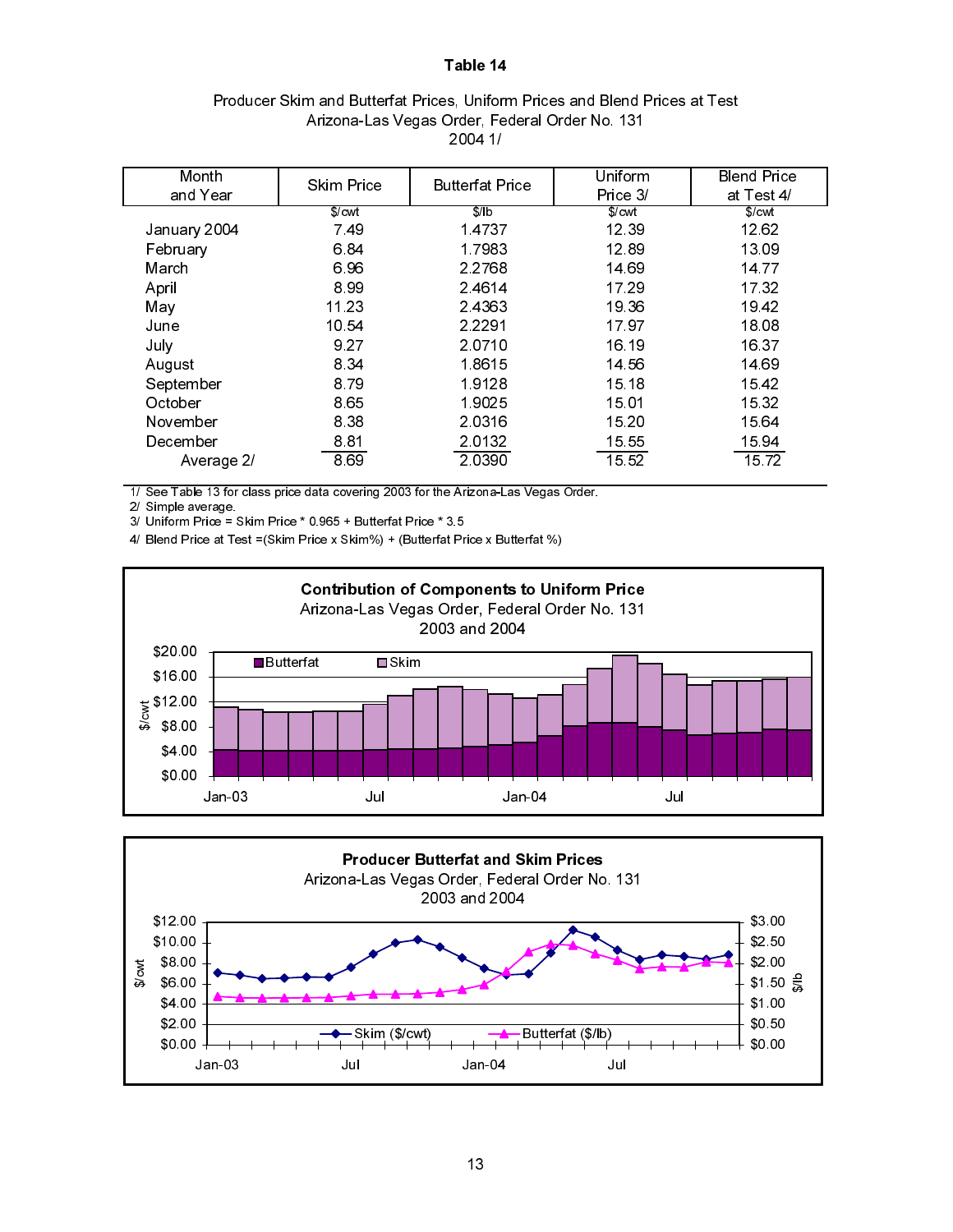# Advanced National Agricultural Statistical Services (NASS) Commodity Pricing Factors Arizona-Las Vegas Order, Federal Order No. 131

2004

| Month        | <b>NASS</b> |                                           |        |                   |                     |            |               |               |                 |              |         |              |
|--------------|-------------|-------------------------------------------|--------|-------------------|---------------------|------------|---------------|---------------|-----------------|--------------|---------|--------------|
| and Year     |             | Cheese Barrels 2/<br><b>Cheese Blocks</b> |        |                   | Cheese Average 1/2/ |            | <b>Butter</b> |               | Nonfat Dry Milk | Whey         |         |              |
|              | \$/ b       | lbs                                       | \$/ b  | lbs               | \$/ b               | lbs        | \$/ b         | lbs.          | \$/ b           | lbs.         | \$/lb   | lbs          |
| January 2004 | 3606        | 19 508 826                                | l 2565 | 20 463 038        | 3227                | 39,971,864 | 2219          | 5.969.998     | 0.8072          | 42 945 263   | 0.1967  | 23,489,372   |
| February     | 1 3026      | 16,136,090                                | 1.2645 | 24,628,205        | 2977                | 40 764 295 | 3687          | 7.213.229     | 0 8051          | 49 500 252   | 0.1824  | 22,074,695   |
| March        | 1 3027      | 19 025 514                                | 1 2777 | 22 741 720        | 3054                | 41 767 234 | 5879          | 6.853.410     | 0.8085          | 49 956 225   | 0.1691  | 26,128,720   |
| April        | 1 4284      | 17,751,898                                | l 4528 | 21.525.512        | 4582                | 39 277 410 | .9921         | 10,603,492    | 0.8090          | 50.070.404   | 0.1706  | 26, 144, 197 |
| May          | 2 0016      | 17,756,974                                | 2.0640 | 22 213 838        | 2.0530              | 39,970,812 | 2 1514        | 5 374 080     | 0.8179          | 49 774 893   | 0 26 11 | 22,585,362   |
| June         | 2.1676      | 16,870,821                                | 2.1659 | 22 677 794 2 1838 |                     | 39 548 615 | 2 1633        | 5 469 972     | 0 8372          | 44 119 008   | 0.2975  | 20.871.463   |
| July         | 1 9008      | 16,374,748                                | 18121  | 20 345 436        | 18683               | 36 720 184 | 1.8723        | 6.455.673     | 0.8500          | 41 854 111   | 0.2942  | 20,690,369   |
| August       | 1 5520      | 16,726,438                                | 1 5075 | 20,965,325        | 1.5439              | 37 691 763 | 1.8610        | 5 5 9 4 5 9 8 | 0.8552          | 39,685,365   | 0.2600  | 20,493,112   |
| September    | 14842       | 17, 107, 964                              | 14940  | 18,201,120        | l 5047              | 35 309 084 | 1.6058        | 5 981 339     | 0.8596          | 37, 385, 412 | 0.2280  | 19 995 694   |
| October      | 15745       | 14 583 262                                | l 5813 | 20 112 146        | 5958                | 34 695 408 | l 6746        | 5 085 144     | 0.8622          | 45 718 614   | 0.2155  | 19,404,473   |
| November     | 15467       | 16 401 041                                | 4996   | 19 915 951        | 5373                | 36,316,992 | 7223          | 6.941.789     | 0.8626          | 38 494 895   | 0.2241  | 22,295,038   |
| December     | 1.5316      | 16 489 776                                | 15323  | 19 279 861        | 1 5481              | 35,769,637 | 16845         | 7 435 788     | 0.8553          | 43,486,856   | 0.2338  | 21,317,310   |
| Average 3/   | 5961        |                                           | 1.5757 |                   | 16016               |            | 1 7 4 2 2     |               | 0.8358          |              | 0.2278  |              |

Source: National Agricultural Statistics Services (NASS), Washington D.C.

1/ The weighted average of barrels plus three cents and blocks.

2/ NASS barrels changed from 39% moisture to 38% moisture, January 2001.

3/ Simple Average.